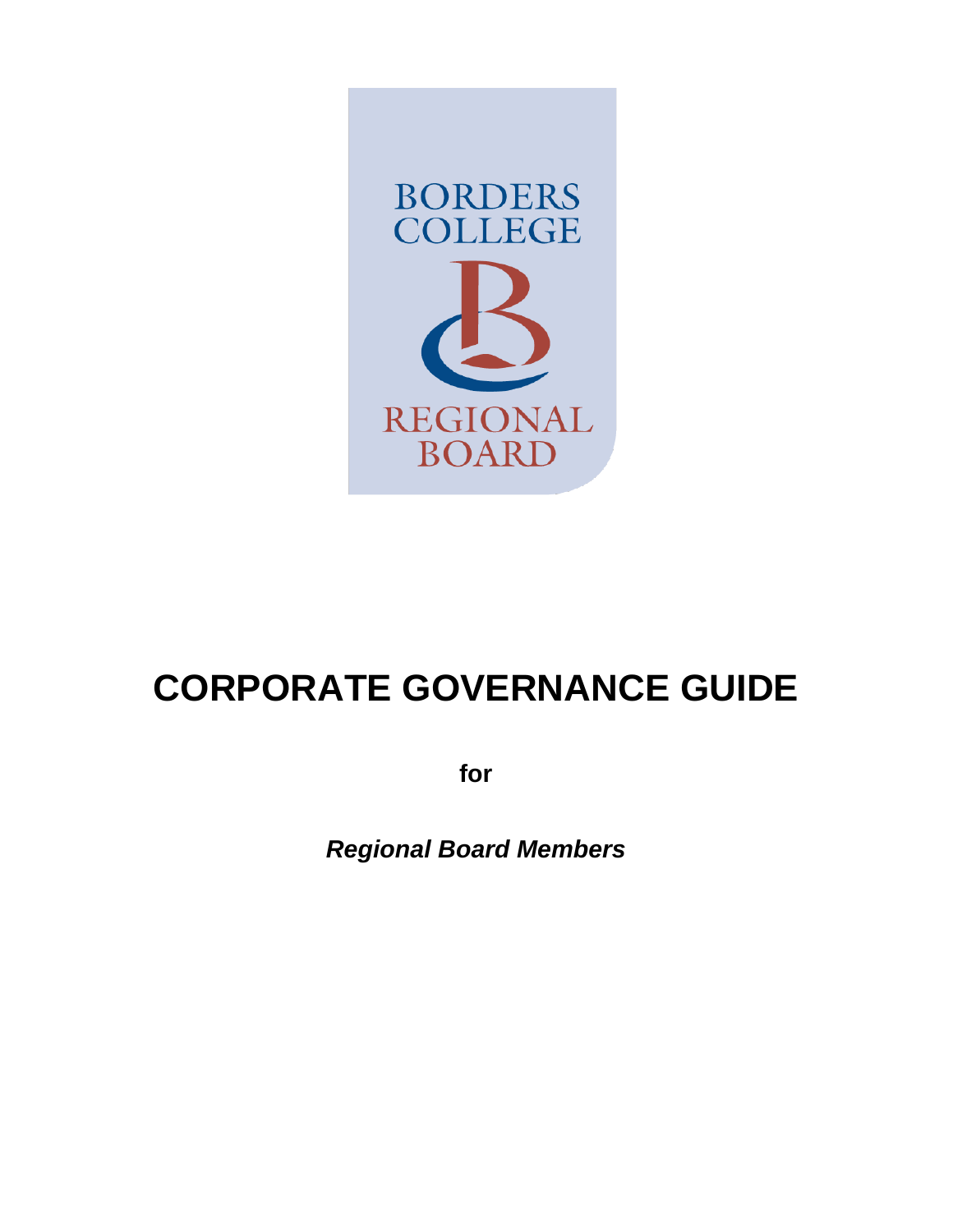# **BORDERS COLLEGE**

# **CORPORATE GOVERNANCE**

- 1. Introduction
- 2. Regional Board Statement of Primary Responsibility
- 3 Details of Regional Board 2020/21
- 4. Further and Higher Education (Scotland) Act 1992
- 5. College Committee Structure
- 6. Roles of Board Members, Chair, Principal and Board Secretary
- 7. Board Member Recruitment
- 8. Code of Conduct for Board Members and Ethical Standards in Public Life etc (Scotland) Act 1992
- 9. Register of Interests
- 10. College Policies and Procedures
- 11. Self Assessment/Evaluation for the Board
- Annex A Standing Orders
- Annex B Code of Conduct
- Annex C Scheme of Delegation
- Annex D Terms of Reference, Audit Committee
- Annex E Terms of Reference, Finance and General Purposes Committee
- Annex F Terms of Reference, Nominations Committee
- Annex G Terms of Reference, Curriculum and Quality Committee
- Annex H Terms of Reference, Chairs' Committee
- Annex I Terms of Reference, Remuneration Committee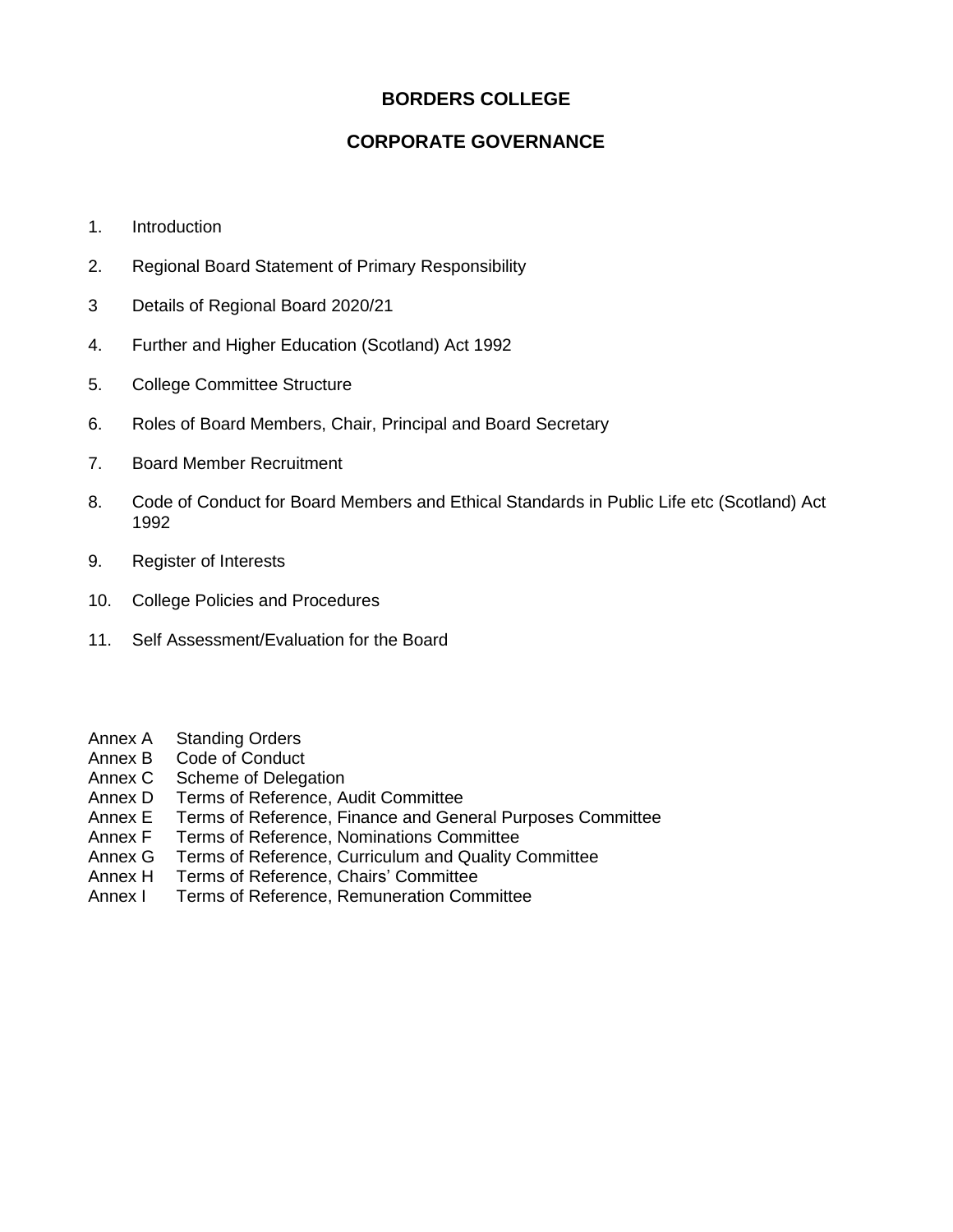## **1. INTRODUCTION**

The history of Borders College goes back as far as 1928 as Scotland's oldest Technical College based in Hawick. In 1984, an amalgamation took place of Galashiels Technical College, Henderson Technical College (Hawick), Duns Agricultural Centre and the Agricultural Centre, Newtown St Boswells. On 1 April 1993, under the terms of the Further and Higher Education (Scotland) Act 1992, the College became a body corporate, transferring from the control of the former Borders Regional Council.

The College operates mainly from three different sites, namely Galashiels, Hawick and Newtown St Boswells. It employs over 320 staff and provides further and higher education to 5300 students per year.

The main funding source for the College comes as grant-in-aid from the Scottish Funding Council (SFC); in addition a percentage is earned through commercial means.

The College's current [Strategic Ambition,](http://board.borderscollege.ac.uk/general-resources/) covers the period 2020 to 2025 and has the overarching aim of providing innovative, life changing learning opportunities that prepares students for global citizenship. During the period of the Strategic Ambition implementation and delivery the College will create high quality learning and training opportunities which are relevant, enabling and flexible; proactively engage with communities and stakeholders to ensure College practices meet their needs and take a leading role in enabling an inclusive, resilient and sustainable Scotland.

The following paragraphs and appendices contain details as to how the College and its Regional Board meet its obligations to ensure an effective management and corporate governance framework. It also contains details of the Board's Standing Orders, Terms of Reference for Committees, Code of Conduct and other relevant documents.

It is also recommended that Board Members refer to the more extensive information provided in College Development Network's "Guide for Board Members in the College Sector" in relation to governance matters, [https://www.cdn.ac.uk/wp-content/uploads/2015/09/College-Board-](https://www.cdn.ac.uk/wp-content/uploads/2015/09/College-Board-Member-Guide-2015.pdf)[Member-Guide-2015.pdf](https://www.cdn.ac.uk/wp-content/uploads/2015/09/College-Board-Member-Guide-2015.pdf)

## **2. REGIONAL BOARD STATEMENT OF PRIMARY RESPONSIBILITY**

The Board has adopted the following Statement of Primary Responsibilities and will ensure that these responsibilities meet the needs of the College Community as well as key stakeholders.

- a. The Board will approve the Mission Statement and Corporate Plan of the College.
- b. The Board will be responsible for approving long-term business plans and key performance indicators (KPIs).
- c. The Board will approve annual budgets and any other financial commitments. They will also approve the College Financial Regulations and the delegated powers contained therein.
- d. The Board will be responsible for appointing the Principal/Chief Executive of the College and putting in place suitable arrangements for monitoring his/her performance.
- e. The Board will ensure the establishment and monitoring of systems of control and accountability, including financial and operational controls and risk assessment, clear procedures for handling internal grievances and managing conflicts of interest.
- f. The Board will monitor college performance against plans and KPIs, which should be, where possible and appropriate, benchmarked against other colleges.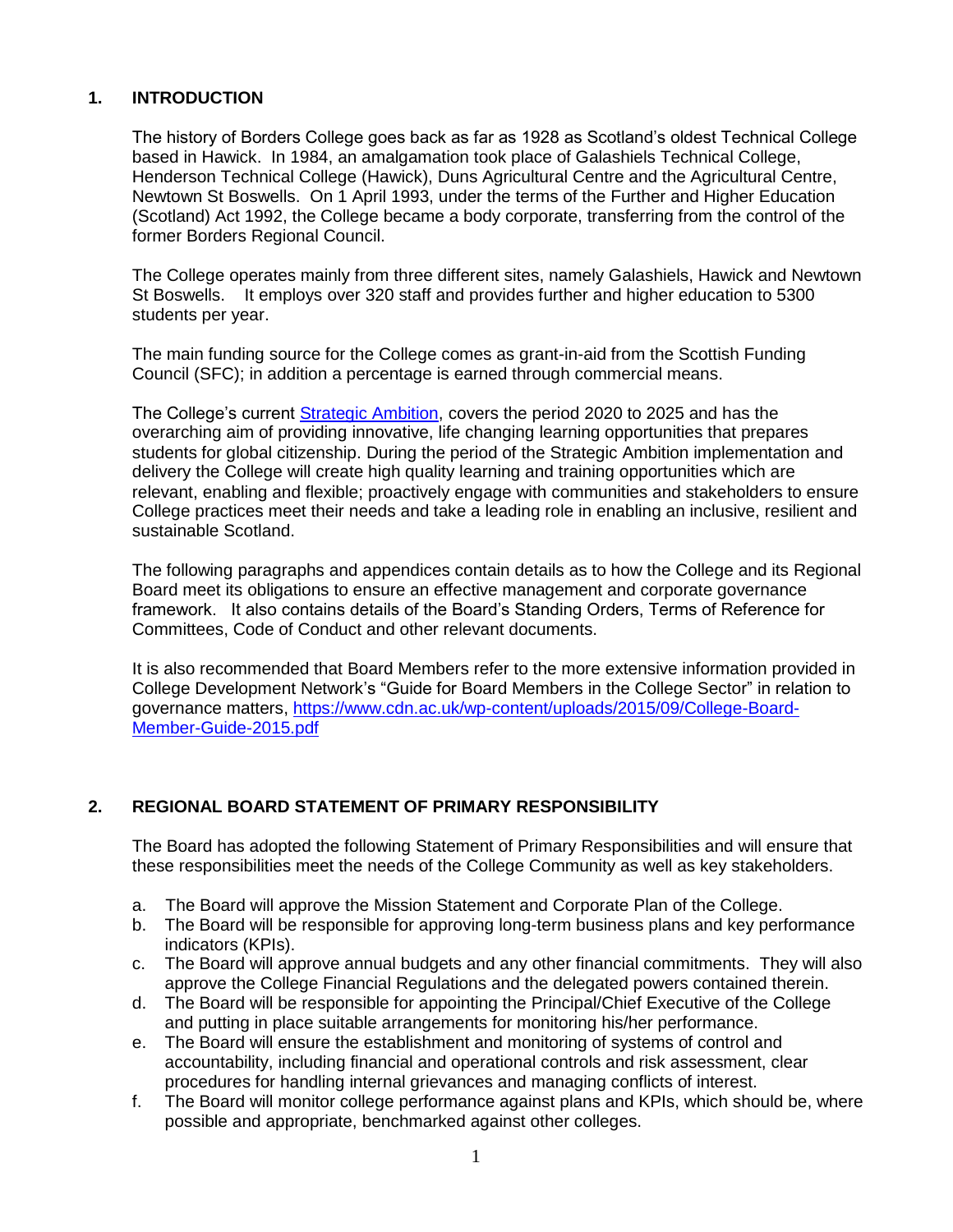## **3. REGIONAL BOARD**

Details of the current members of the Regional Board can be found here <http://board.borderscollege.ac.uk/board-member-profiles/> .

### **EXECUTIVE TEAM**

The Executive Team and their key responsibilities are as follows:

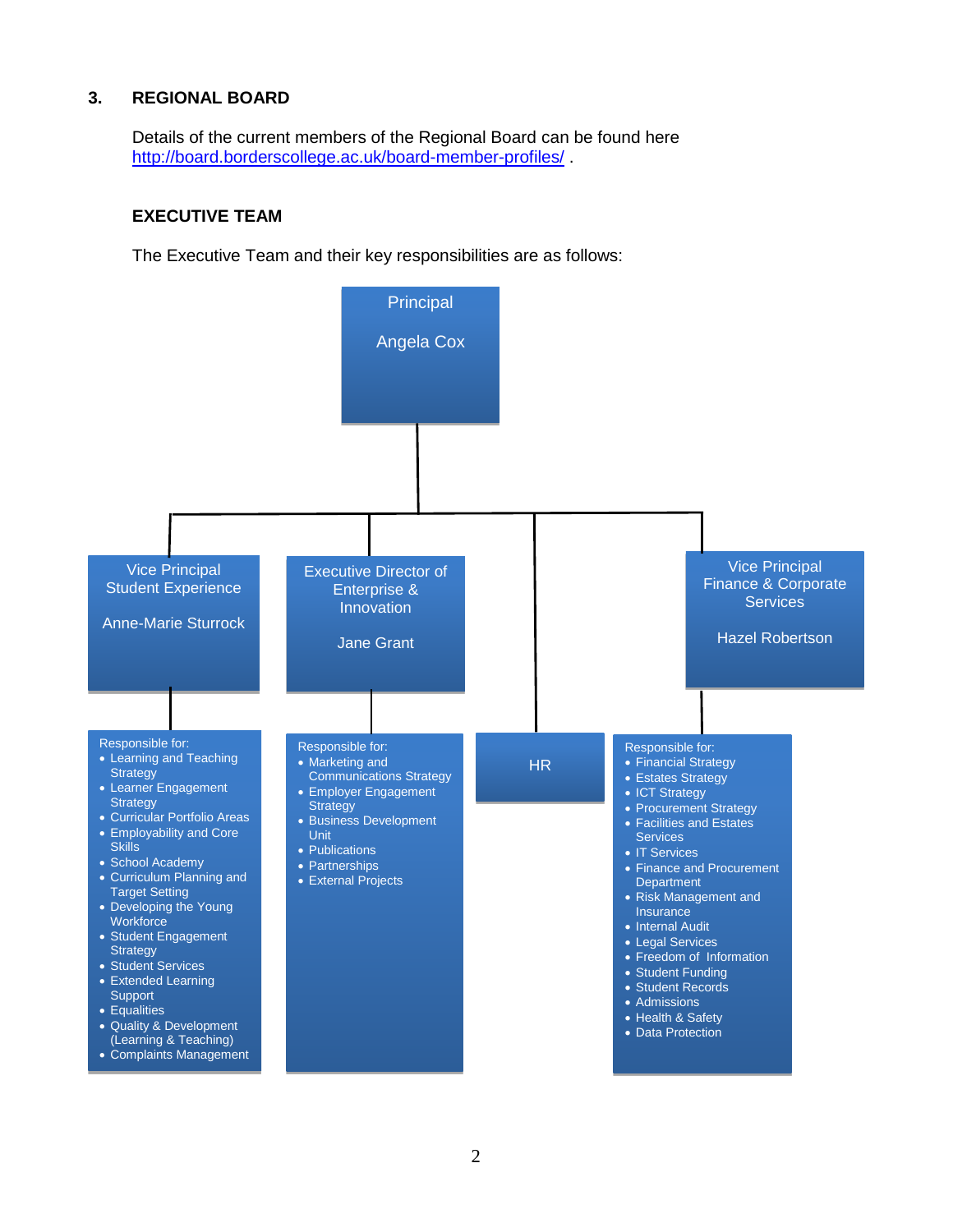## **4. LEGISLATION AND MINISTERIAL GUIDANCE FURTHER AND HIGHER EDUCATION (SCOTLAND) ACT 1992**

The Further and Higher Education (Scotland) Act 1992 (hereinafter referred to as the 1992 Act) is the legislation which, with effect from 1 April 1993, transferred Colleges of Further Education in Scotland from local education authorities to Boards of Management, which are independent corporate bodies. The Act is in effect the Constitution of the College (the Act can be found at [www.legislation.gov.uk/ukpga/1992/37/contents\)](http://www.legislation.gov.uk/ukpga/1992/37/contents).

The specific powers of the Regional Board were listed in Chapter 3 Section 12 (2) of the 1992 Act. Again, in summary, these powers were:

- the provision/securing of provision of further education;
- to charge fees for such provision;
- to provide financial assistance (including e.g. waiving/reducing fees);
- to receive property, rights liabilities and obligations (for the administration and management of the College):
- to provide necessary College facilities including boarding accommodation and recreational facilities for students and staff and facilities for students with learning difficulties and disabled staff;
- to supply goods and services;
- to acquire, hold and dispose of land and other property;
- to enter contracts, including employment contracts (with teachers and other staff) and contracts to enable the Board to carry out any of the activities which the Board has a duty or power to carry out in terms of the legislation;
- to form/promote or join with others in forming/promoting companies (within the meaning of the Companies Act 2006);
- to borrow sums and grant securities or indemnities (with the consent of the Secretary of State);
- to invest certain sums;
- to raise funds, accept gifts and apply to or hold/administer in trust for the purpose of carrying on any of the activities which the Board have power to carry on (with the consent of the Secretary of State); and
- to do all such other things to facilitate or which are incidental or conducive to carrying on any of the activities which the Board have power to carry on.

Schedule 2 of the Act sets out the detailed provisions relative to the constitution and proceedings of the Board itself. The Post 16 Education (Scotland) Act 2013 and subsequent ministerial guidance directs the procedure for appointments of non-executive Board Members. The Act covers:

- terms and conditions of higher education funding;
- college reorganisation;
- regional Strategic bodies and Regional Boards including their constitution and management;
- good governance;
- duties of Scottish Funding Council; and
- collective bargaining framework.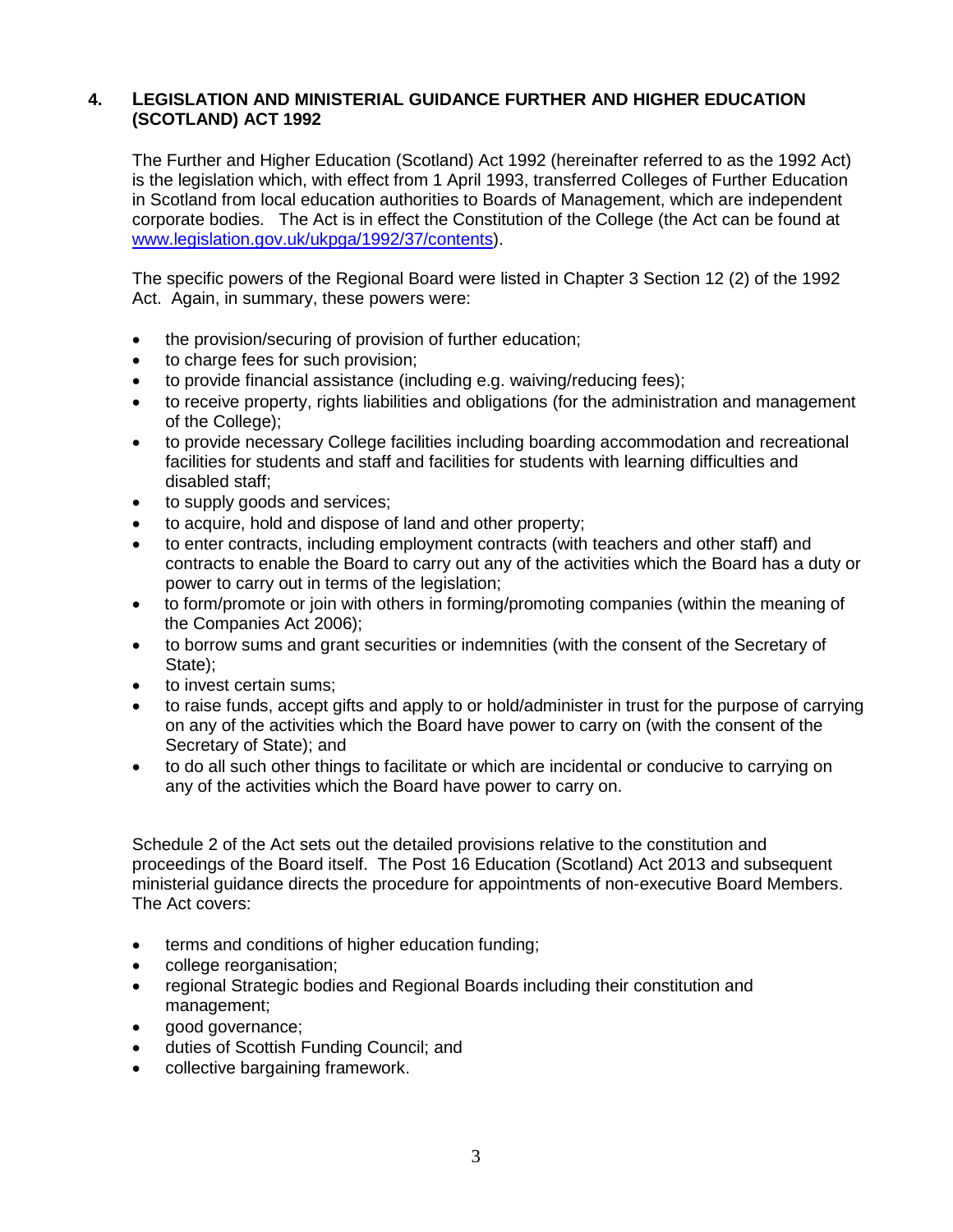## **5. COLLEGE COMMITTEE STRUCTURE**

In terms of Schedule 2, paragraph 13, of the Further and Higher Education (Scotland) Act 1992, the Board of Management may establish committees and, in turn, such committees may appoint sub-committees. Although such committees may include persons who are not members of the Board, such persons are not entitled to vote at meetings of a committee. Similarly, although the Principal is entitled to attend and speak at any meeting of a committee of the Board, they are entitled to vote at such meetings only if they are a member of the relevant committee.

N.B. Reference to a committee of the Board includes reference to any sub-committee appointed by such committee. Attached at Annexes E to I are copies of the Terms of Reference for Board Committees, which provide details of the various committees of Borders College and the powers delegated by the Board to each committee. Also attached is a copy of the College's Standing Orders which regulate the proceedings and business of the Board and Committees.

## **6. ROLES OF BOARD MEMBERS, CHAIR. VICE CHAIR, SENIOR INDEPENDENT MEMBER, PRINCIPAL AND BOARD SECRETARY**

It is important to distinguish between the different roles and responsibilities of the above.

#### **Board Members**

The role of a Board Member (with the exception of the Principal) is similar to that of a nonexecutive company director. The position is an unpaid one, apart from the reimbursement of necessary travel and other reasonable expenses.

Generally there are around five Board meetings per annum. The meetings consider either the College's future strategy or current operational matters including its financial position. Board Members are encouraged to attend all meetings and in addition, may be requested to give further advice depending on their individual areas of expertise. Board members will also be 'appointed' to at least one Committee, Terms of reference for these Committees are included in this guide.

Board Members are responsible for the approval and overseeing of the College's policy and strategy framework. In addition, the Board has the duty of appointing and monitoring the performance of the Principal who is also the Chief Accounting Officer of the College.

It is one of the main further duties of the Board to ensure that its activities do not bring the name of the College into disrepute and in particular, to ensure that the College remains solvent and that its assets are safeguarded.

Regional Boards have the duty of managing and conducting the College and to ensure that it provides suitable and efficient education for its students, having regard to the provision of education within the area in which the College is situated and the likely needs of potential students. More details on the specific powers of Board Members under the legislation, to fulfil these duties, are as detailed in paragraph 4 above (Further and Higher Education (Scotland) Act 1992).

## **The Chair**

The Chair's role, having been appointed by Scottish Ministers, is to lead the Board in carrying out its duties and responsibilities in terms of the 1992 Act (as amended) and the Further and Higher Education (Scotland) Act 2005 (as amended) and the Post 16 Education (Scotland) Act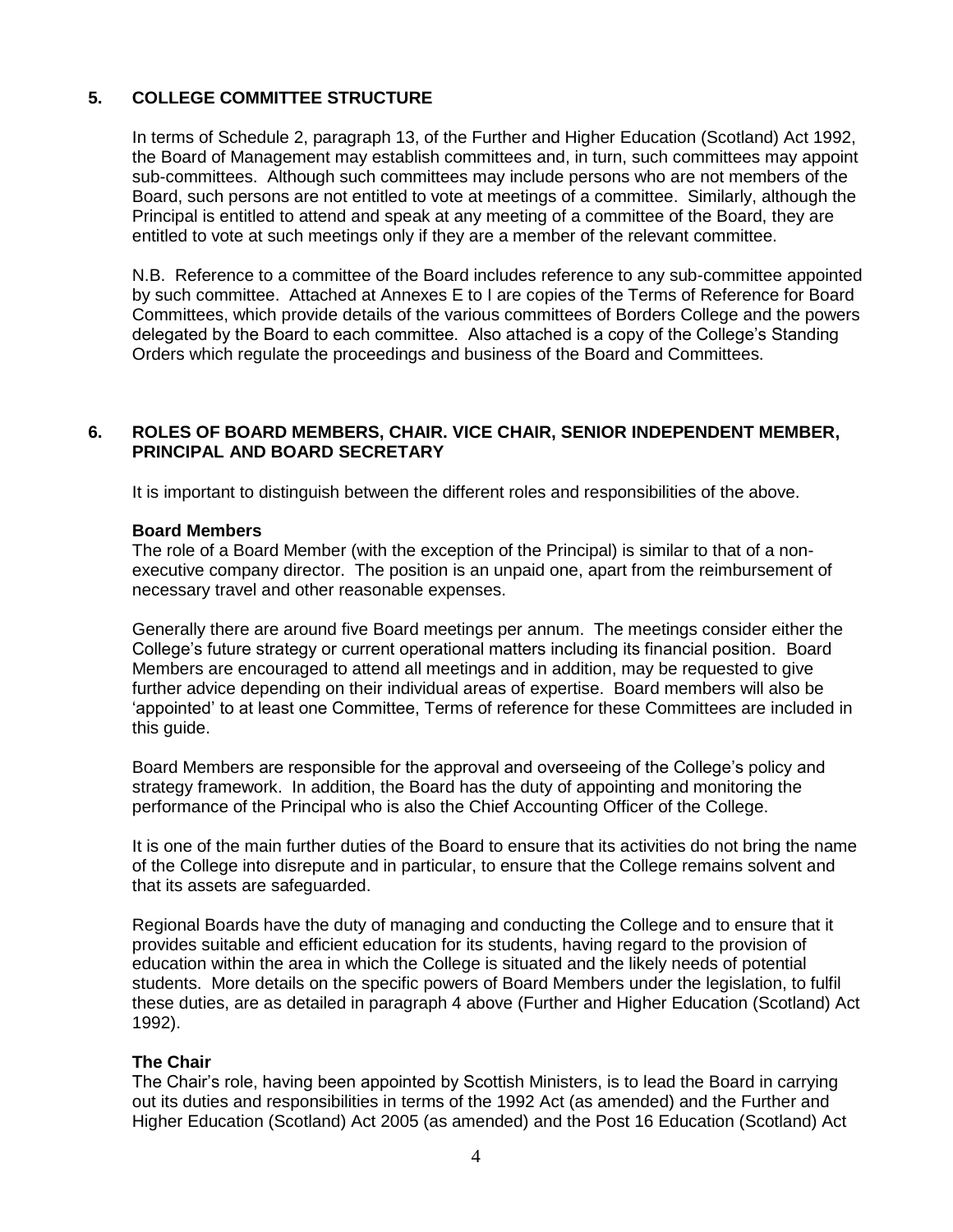2013. The Chair is remunerated. The performance of the Chair is reviewed annually by Board members in an exercise led by the Senior Independent Member.

The Chair is the main point of contact on the Board for the College Principal and with the Principal will often represent the College in the public domain and respond on matters of media interest.

The Chair provides active and effective leadership, direction, support and guidance to ensure the College delivers, and is committed to delivering its functions effectively in accordance with the aims, policies and priorities of relevant Scottish Ministers.

The Chair provides a strong challenge function, carefully scrutinising planned and underlying assumptions before decisions are taken. This includes challenging members and the Executive Team of the College.

The schedule of delegations to the Chair is attached at Annex C.

#### **The Vice Chair**

In the absence of the Chair, the Vice Chair shall undertake all duties incumbent on the Chair as set out in the Standing Orders and any other powers which may have been delegated to the Chair by the Board. In the absence of the Chair, the Vice Chair shall preside at any meetings and shall have the same powers as the Chair would have had.

The period of appointment of the Vice Chair shall normally be four years from their date of appointment or until that person's Board membership ceases; whichever is the earlier.

The Vice Chair may at any time by notice in writing to the Secretary to the Board, resign their respective office as Vice Chair, and/or from the Board itself.

When the Vice Chair ceases to be a member of the Board, he or she shall cease to be the Vice Chair.

In the event of the long term absence of the Chair or that the position is unfilled, the Vice Chair shall with the agreement of Ministers, serve as the Chair until such time as a Chair is appointed by the relevant Minister.

#### **Senior Independent Member**

The Senior Independent Member is appointed by the Board as a whole to provide advice and guidance to the Board Chair, as required and on its members' behalf, in order to support good standards of corporate governance and the maintenance of collective responsibility.

Situations in which that advice and guidance may be required include:

- a) Leading the annual appraisal of the Board Chair, alone or in conjunction with the Vice Chair, including ensuring:
	- i. all Board members have an opportunity to express their views on the Chair's performance over the last year and areas for development over the coming 12 months;
	- ii. the Chair is given the opportunity to understand and discuss the collective views with the SIM;
	- iii. an annual development plan is agreed with the Chair and the SIM ensures the Board is informed of its content; and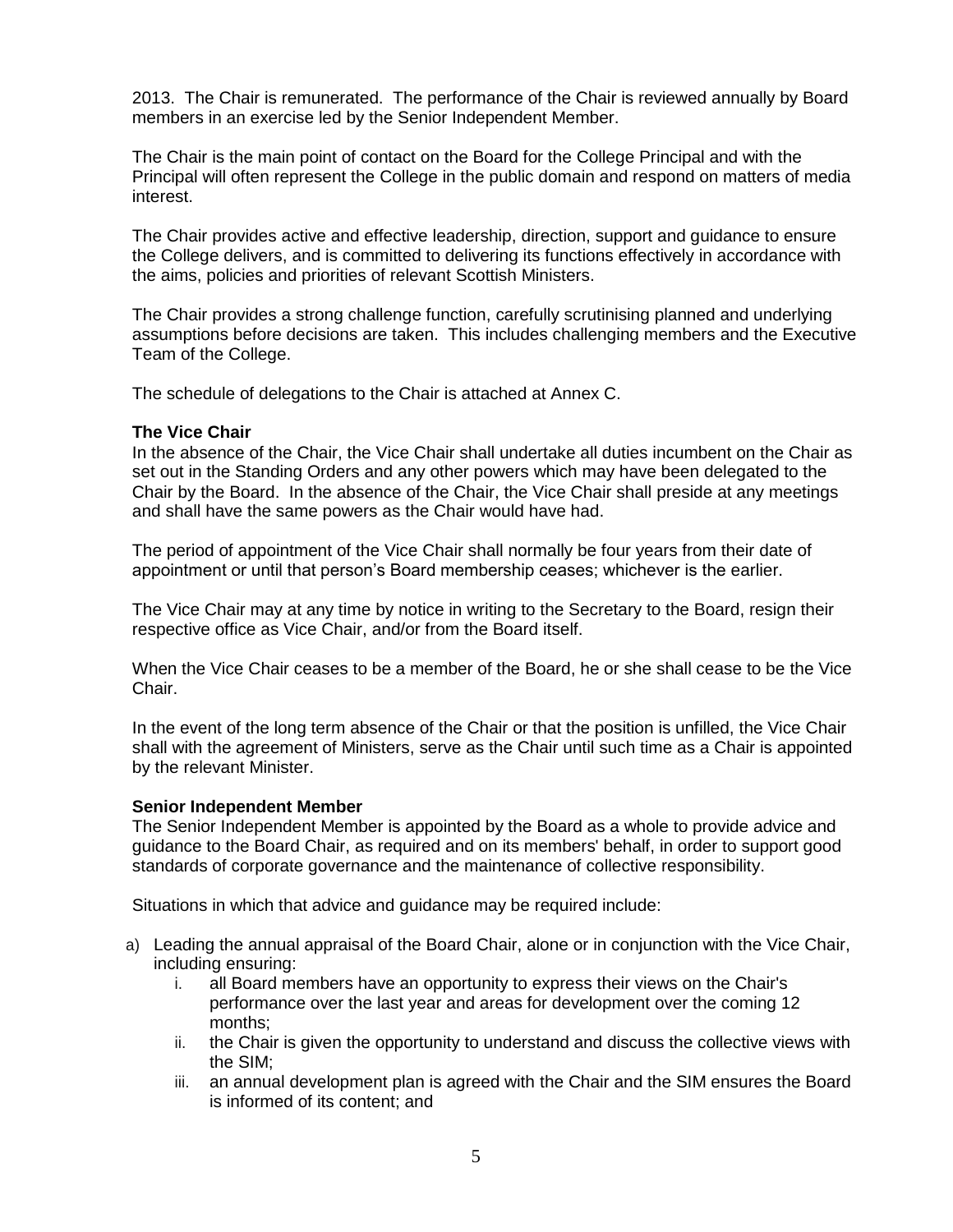- iv. if required, the SIM facilitates the provision of information from the appraisal process to the Chair's appointing body (Scottish Government or the Regional Strategic Body).
- b) Intervening with the Chair, on behalf of the Board, if Board members, the Board Secretary or senior staff are concerned that the Chair's actions are undermining good standards of corporate governance and the maintenance of collective responsibility, including if the Chair:
	- i. is unable to fulfil the responsibilities set out in the letter of appointment;
	- ii. fails to make pertinent information available to the Board as a whole;
	- iii. undermines the collective responsibility of the Board as a whole;
	- iv. acts in a manner which brings the Board into disrepute, including failing to address personal conflicts of interest; and
	- v. is unable to work with the Principal to ensure that the staff of the organisation provide the Board with the service required, including adequate sources of information and assurance and delivery of performance.
- c) Acting as a sounding board for the Chair in pursuit of good standards of corporate governance and collective responsibility.

Should a SIM ever have serious concerns about the propriety, regularity or governance of the College, and these cannot be resolved satisfactorily with the Chair, they should inform the Scottish Funding Council.

#### **The Principal**

The Principal is appointed by the Board and on appointment becomes a Member of the Board. Their salary is determined by the Remuneration Committee of the Board.

The Principal has various management functions; however their main duties are to implement the College's corporate plan in order to ensure the efficient and effective provision of education and training. In addition they oversee the development of further income generating business activities for the College.

It is also the duty of the Principal to manage the College's resources and they have ultimate responsibility for staffing matters. With regard to College staff, the Principal requires to lead, appoint, assign, grade, appraise, suspend staff, and discuss and determine pay and conditions of staff.

The Principal should consider discussing their ideas with the Board, the Chair or the appropriate Committee before taking action on serious or potentially contentious issues which may have a reputational or negative impact on the College.

The schedule of delegations to the Principal is at Annex C.

#### **The Board Secretary**

The Board Secretary is responsible for the proper conduct of the Board's business. The Board Secretary should not however participate in the discussions and decisions of the Board, although they should ensure issues are fully debated and clear decisions are recorded. The Board Secretary should be available to offer advice and guidance on procedural and governance issues when required.

It is important that the Board Secretary preserves independence from the Management of the College.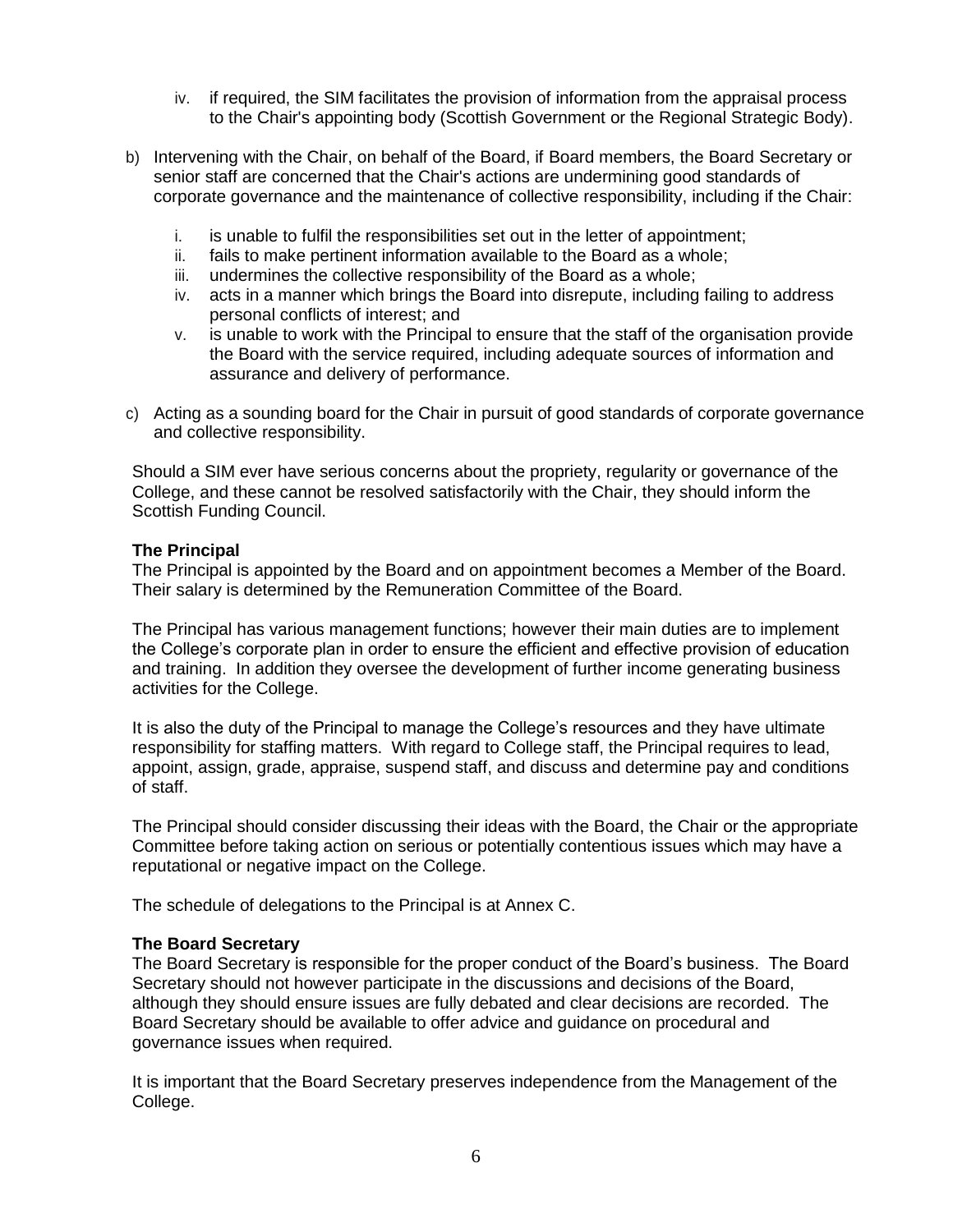## **7. BOARD MEMBER RECRUITMENT**

### **(a) Statutory Provisions**

Para. 3(1) of Schedule 2 of the Further and Higher Education (Scotland) Act 1992 sets the number of Board Members as no fewer than 15 and no more than 18.

The Board shall include:

A Chair appointed by Scottish Ministers. The Principal of the College. Two elected staff representatives (one teaching, one support). Two student representatives.

No fewer than half of the Board Members shall be individuals with experience of/capacity in industrial, commercial, employment matters or the practice of any profession.

The remaining members shall be appointed from persons appearing to have, or to represent persons who have, an interest in the work of Borders College.

#### **Qualifications and tenure of office**

With the exception of the Principal (who, while holding that appointment remains a Member of the Board), and the Student Officers (whose membership of the Board lasts for the period of their appointment as Student Officer), members of the Board hold office for up to four years although they may be extended for a single period of up to an additional four years. Such extension requires approval of the Chair and Scottish Ministers.

In addition, Schedule 2 contains detailed provisions which would prevent appointment as a Board Member, e.g. criminal convictions, sequestration or bankruptcy, incapacity due to mental illness, removal from office by the Secretary of State in terms of Section 24 of the Act (which deals with mis-management by Boards).

## **(b) Policy**

The policy and procedure of Borders College for recruitment of new Board Members are contained in the Terms of Reference of the Nominations Committee.

## **(c) Board Meetings**

The meetings of the Regional Board are held on such dates and at such times as the Board may determine. Notice of meetings is given by the Board Secretary to the Regional Board at least five days before the date of the meeting and an Agenda specifying the business of the meeting is issued at that time. The rules regulating the proceedings and business of the Board and its Committees and sub-Committees are as set out in the Standing Orders referred to under paragraph 5 above and are found in detail below.

## **8. CODE OF CONDUCT FOR BOARD MEMBERS**

The Code of Conduct for Board Members is attached at Annex B.

As members of a public body, Board Members must ensure that they are familiar with, and their actions comply with, the provisions of the Code of Conduct.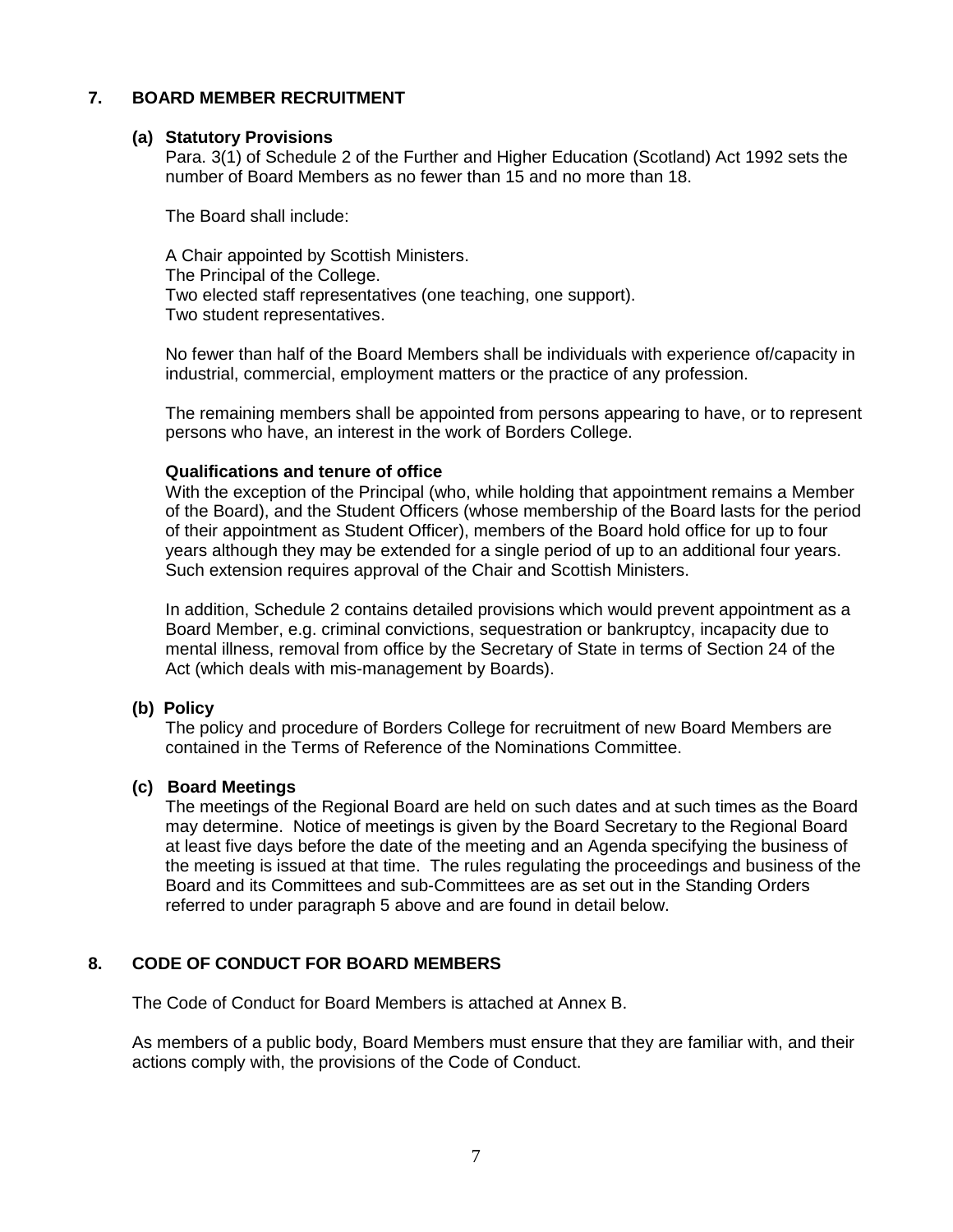## **9. REGISTER OF INTERESTS**

The Ethical Standards in Public Life etc (Scotland) Act 1992 sets out "Registerable Interests" which require to be disclosed by Board Members on appointment to the Board and whenever there is any change in circumstances which would require amendment or addition to the Register of Members' Interests in respect of the Board.

Accordingly, Board Members are required to complete the Register of Interests on taking up appointment and thereafter to intimate any subsequent changes/additions to the Board Secretary. The Register of Interests will be made available on the College website and is therefore in the public domain. Details of what constitute Registerable Interests is also set out in the Code of Conduct at Appendix A.

In addition, a Register of Gifts is held by the College's Head of Finance and Procurement for the recording of gifts offered to members of the College's management or staff by outside parties.

The College also has an anti-Fraud Policy and Corruption Policy which sets out the Regional Board's policy and provides guidance to the College on the action which should be taken when fraud, theft or corruption is suspected involving employees of the College, suppliers/contractors or any third party.

## **10. COLLEGE POLICIES AND PROCEDURES**

There are a large number of College Policies and Procedures dealing with matters such as Health and Safety, Safeguarding, Anti-fraud and Corruption, Home Working, and Data Protection. All College Policies and Procedures can be accessed via the College website <https://www.borderscollege.ac.uk/college-documents>

Following the recommendation of the Committee on Standards in Public Life, Borders College has also introduced a Whistleblowing Policy and Procedure, a copy of which is also on the website. The purpose of such a procedure is to support propriety and openness by allowing concerns of Members of the Board or members of staff to be raised and investigated confidentially within and if necessary, outwith the College. This policy was last updated and approved in 2017 and is consistent with the aims and objectives expressed within the Code of Conduct.

## **11. SELF ASSESSMENT/EVALUATION FOR THE BOARD**

New Members of the Regional Board are provided with governance, induction and training programmes. In addition, regular refresher courses are arranged and details of governance courses run by the College Development Network are circulated to Board Members.

The Board carries out an annual self-evaluation process against compliance with the Code of Good Governance for Scotland's colleges and from this a Board development plan is prepared. In addition these matters are reviewed on a three to five year basis by an external party.

The performance of the Chair of the Board is reviewed annually by the Board with this process now being led by the Senior Independent Member.